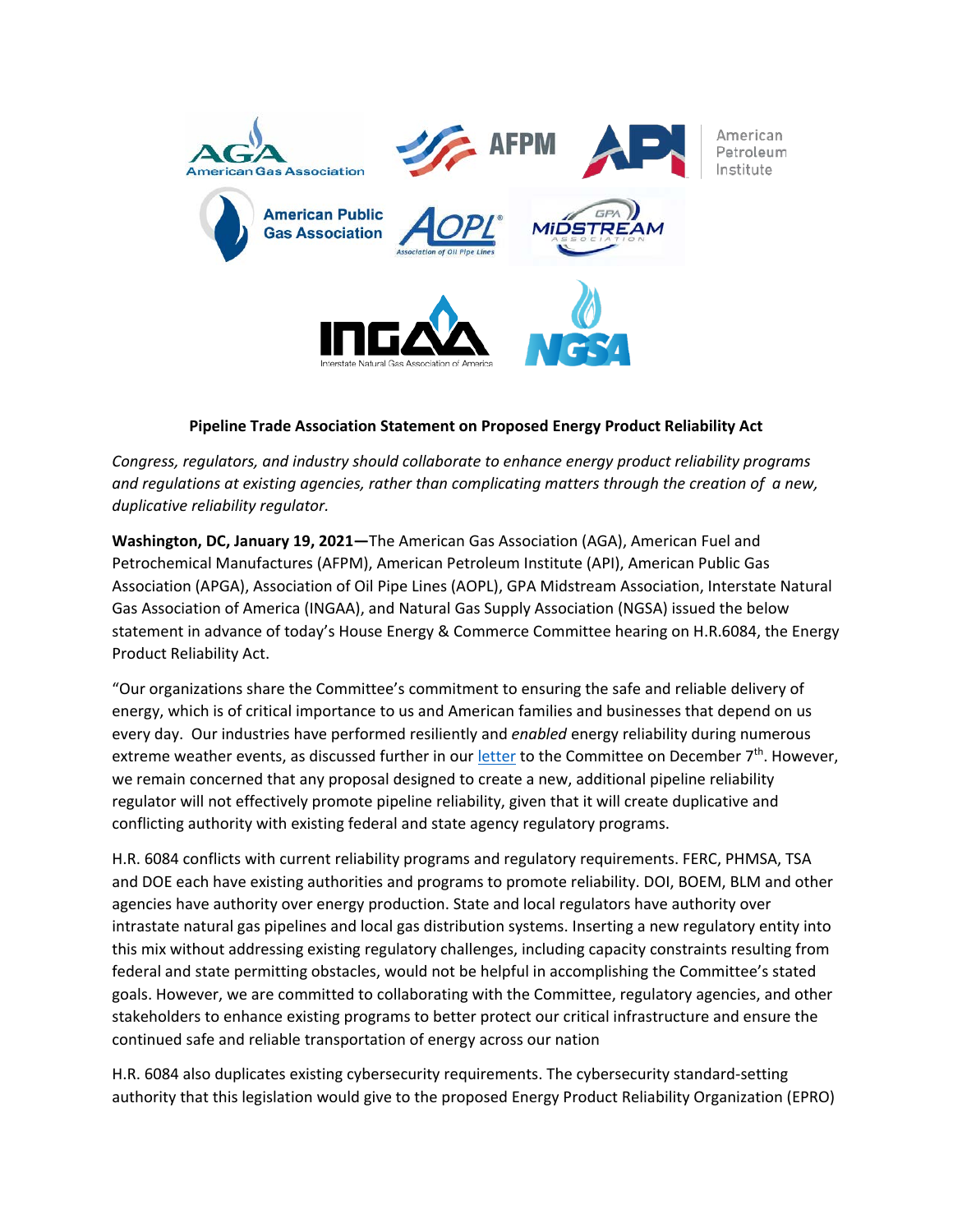duplicates existing and forthcoming TSA pipeline cyber and physical security requirements. Last summer, TSA issued two pipeline cybersecurity Security Directives in response to recent incidents and will soon undertake a rulemaking to establish a permanent program. Congress risks disrupting these cybersecurity efforts by granting duplicative authority to EPRO and FERC."

###

*The American Gas Association, founded in 1918, represents more than 200 local energy companies that deliver clean natural gas throughout the United States. There are more than 77 million residential, commercial and industrial natural gas customers in the U.S., of which 95 percent — more than73 million customers — receive their gas from AGA members. Today, natural gas meets more than one-third of the United States' energy needs.* 

*The American Fuel & Petrochemical Manufacturers (AFPM) is the leading trade association representing the makers of the fuels that keep us moving, the petrochemicals that are the essential building blocks for modern life, and the midstream companies that get our feedstocks and products where they need to go. We make the products that make life better, safer and more sustainable — we make progress.*

*API represents all segments of America's natural gas and oil industry, which supports more than 11 million U.S. jobs. Our nearly 600 members produce, process, and distribute the majority of the nation's energy, and participate in API Energy Excellence®, which is accelerating environmental and safety progress by fostering new technologies and transparent reporting. API was formed in 1919 as a standards-setting organization and has developed more than 700 standards to enhance operational and environmental safety, efficiency, and sustainability. API's mission is to promote safety across the industry globally and to influence public policy in support of a strong, viable U.S. oil and natural gas industry.*

*APGA is the national, non-profit association of publicly-owned natural gas distribution systems, representing the approximately 1,000 community-owned systems in the United States. Publicly-owned gas systems are not-for-profit retail distribution entities that are owned by, and accountable to, the citizens they serve. They include municipal gas distribution systems, public utility districts, county districts, and other public agencies that have natural gas distribution facilities. Public gas systems provide safe, reliable, and affordable energy to their customers and support their communities by delivering fuel to be used for cooking, clothes drying, and space and water heating, as well as for various commercial and industrial applications.*

*Association Of Oil Pipe Lines (AOPL) represents liquids pipeline owners and operators transporting crude oil, petroleum products like gasoline, diesel, jet fuel and home heating oil and industrial products like propane and ethane.*

*GPA Midstream has served the U.S. energy industry since 1921 and has nearly 60 corporate members that directly employ more than 56,000 employees that are engaged in a wide variety of services that move vital energy products such as natural gas, natural gas liquids ("NGLs"), refined products and crude oil from production areas to markets across the United States, commonly referred to as "midstream activities." The work of our members indirectly creates or impacts an additional 320,000 jobs across the U.S. economy. GPA Midstream members recover close to 90% of the NGLs such as ethane, propane, butane, and natural gasoline produced in the United States from more than 380 natural gas processing*